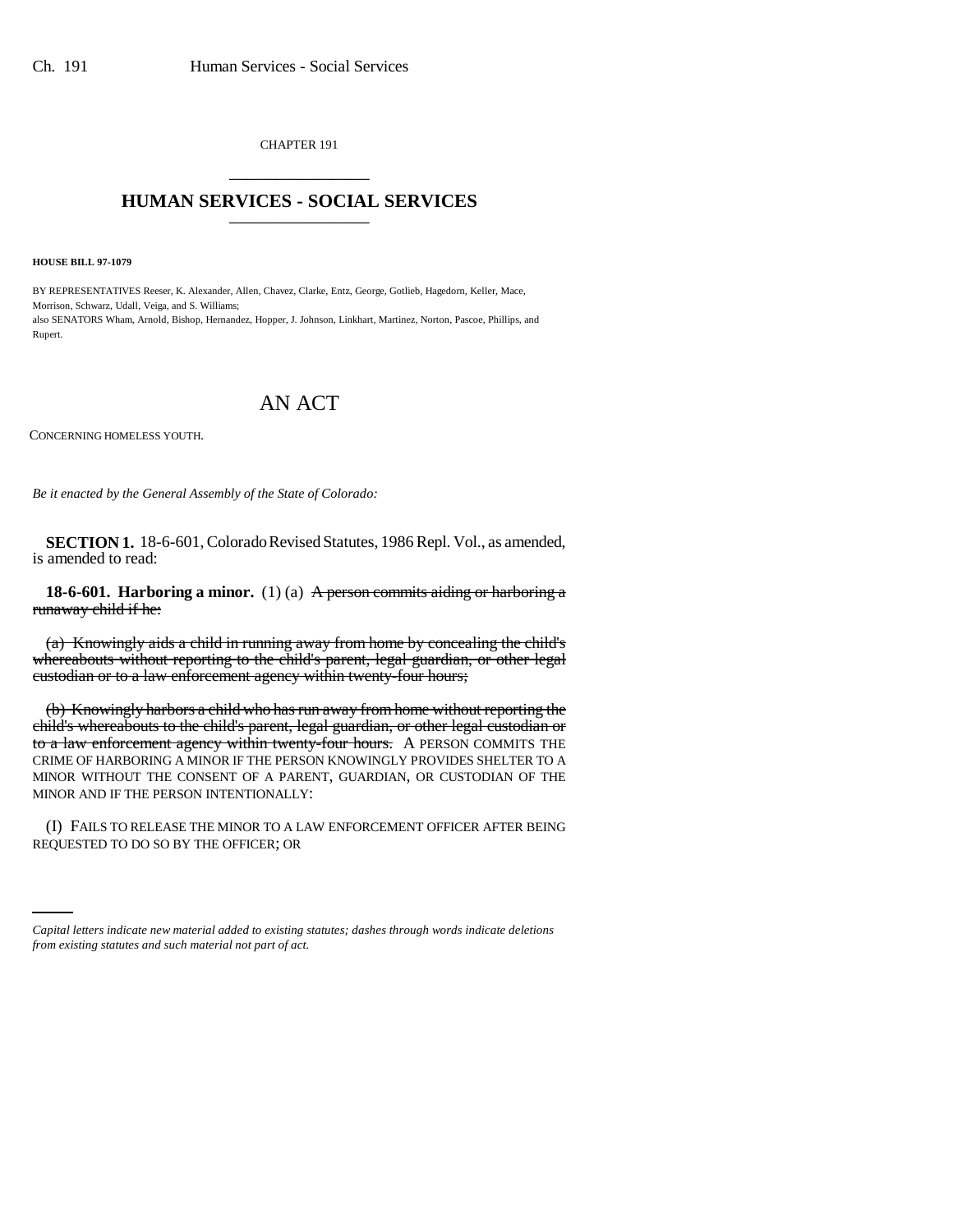(II) FAILS TO DISCLOSE THE LOCATION OF THE MINOR TO A LAW ENFORCEMENT OFFICER WHEN REQUESTED TO DO SO, IF THE PERSON KNOWS THE LOCATION OF THE MINOR AND HAD EITHER TAKEN THE MINOR TO THAT LOCATION OR HAD ASSISTED THE MINOR IN REACHING THAT LOCATION; OR

(III) OBSTRUCTS A LAW ENFORCEMENT OFFICER FROM TAKING THE MINOR INTO CUSTODY; OR

(IV) ASSISTS THE MINOR IN AVOIDING OR ATTEMPTING TO AVOID THE CUSTODY OF A LAW ENFORCEMENT OFFICER; OR

(V) FAILS TO NOTIFY THE PARENT, GUARDIAN, OR CUSTODIAN OF THE MINOR OR A LAW ENFORCEMENT OFFICER THAT THE MINOR IS BEING SHELTERED WITHIN TWENTY-FOUR HOURS AFTER SHELTER HAS BEEN PROVIDED.

(b) IF THE SHELTER PROVIDED TO THE MINOR IS BY A LICENSED CHILD CARE FACILITY, INCLUDING A LICENSED HOMELESS YOUTH SHELTER, THE MINOR, DESPITE THE MINOR'S STATUS, MAY RESIDE AT SUCH FACILITY OR SHELTER FOR A PERIOD NOT TO EXCEED TWO WEEKS AFTER THE TIME OF INTAKE, PURSUANT TO THE PROCEDURES SET FORTH IN ARTICLE 5.7 OF TITLE 26, C.R.S.

(c) IT IS A DEFENSE TO A PROSECUTION UNDER THIS SECTION THAT THE DEFENDANT HAD CUSTODY OF THE MINOR PURSUANT TO A COURT ORDER.

(2) For the purposes of this section: HARBORING A MINOR IS A CLASS 2 MISDEMEANOR.

(a) "Harbor" means to keep secreted, cohabit with, or provide shelter for any unmarried minor without the consent of the parent, legal guardian, or other person having legal custody of such minor.

(b) "Home" means the child's place of residence, including the home of any parent, legal guardian, or other legal custodian, but the term does not include any facility or residence under the department of human services;

(c) "Runaway child" means an unmarried person who is under eighteen years of age and who has run away from home or is otherwise beyond the control of the person's parent, legal guardian, or other legal custodian, but the term does not include a person who is under eighteen years of age and who is under the legal custody of the department of human services.

(3) Aiding or harboring a runaway child is a class 2 misdemeanor.

(4) Nothing in this section shall be construed to apply to a peace officer acting in his official capacity.

**SECTION 2.** Title 26, Colorado Revised Statutes, 1989 Repl. Vol., as amended, is amended BY THE ADDITION OF A NEW ARTICLE to read: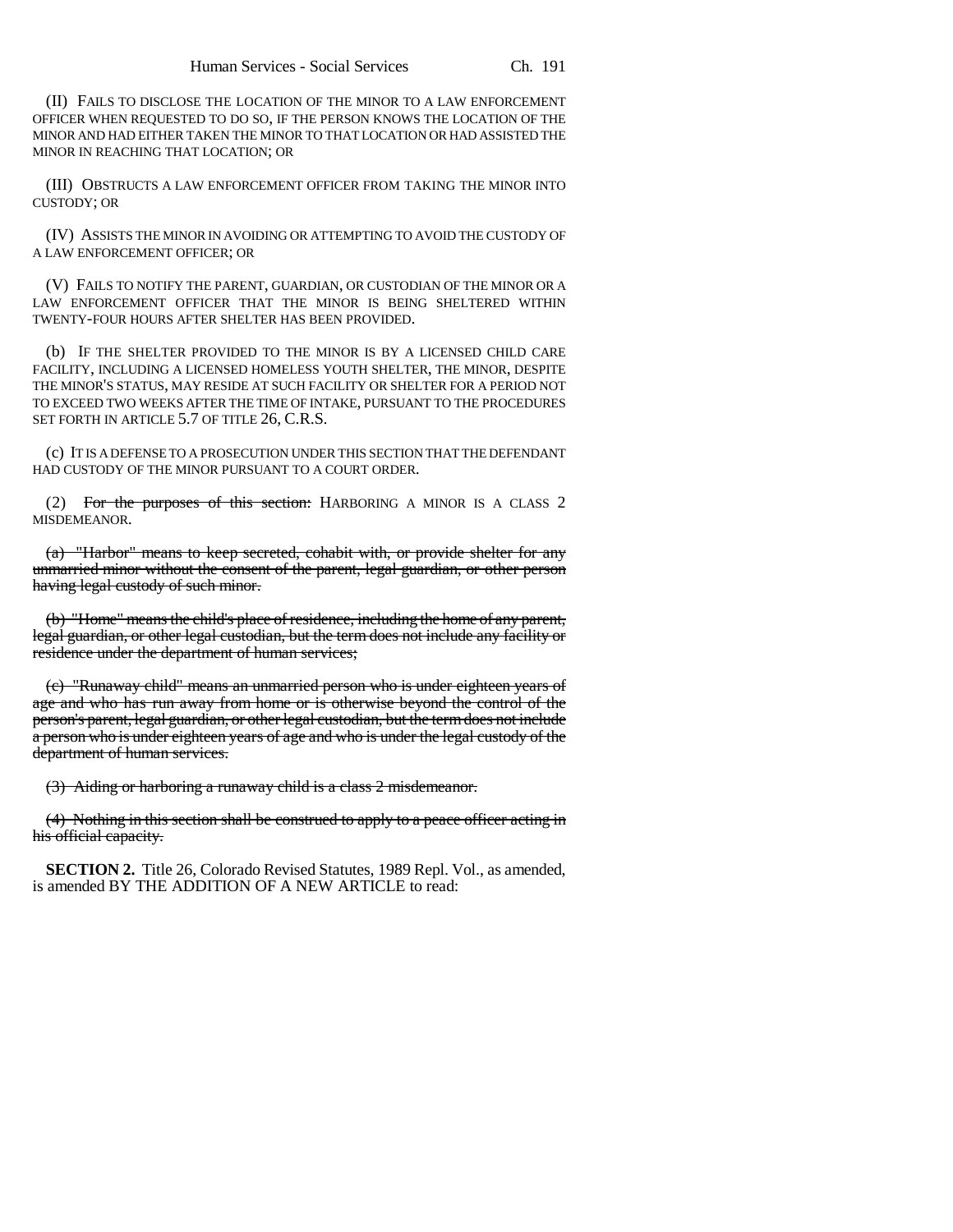## **ARTICLE 5.7 Homeless Youth**

**26-5.7-101. Short title.** THIS ARTICLE SHALL BE KNOWN AND MAY BE CITED AS THE "HOMELESS YOUTH ACT".

**26-5.7-102. Definitions.** AS USED IN THIS ARTICLE, UNLESS THE CONTEXT OTHERWISE REQUIRES:

(1) "COUNTY DEPARTMENT" MEANS THE COUNTY, CITY AND COUNTY, OR DISTRICT DEPARTMENT OF SOCIAL SERVICES.

(2) (a) "HOMELESS YOUTH" MEANS A YOUTH WHO IS AT LEAST FIFTEEN YEARS OF AGE BUT IS LESS THAN EIGHTEEN YEARS OF AGE AND WHO:

(I) LACKS A FIXED, REGULAR, AND ADEQUATE NIGHTTIME RESIDENCE; OR

(II) HAS A PRIMARY NIGHTTIME RESIDENCE THAT IS:

(A) A SUPERVISED, PUBLICLY OR PRIVATELY OPERATED SHELTER DESIGNED TO PROVIDE TEMPORARY LIVING ACCOMMODATIONS; OR

(B) A PUBLIC OR PRIVATE PLACE NOT DESIGNED FOR, NOR ORDINARILY USED AS, A REGULAR SLEEPING ACCOMMODATION FOR HUMAN BEINGS.

(b) "HOMELESS YOUTH" SHALL NOT INCLUDE ANY INDIVIDUAL IMPRISONED OR OTHERWISE DETAINED PURSUANT TO AN ACT OF CONGRESS OR A STATE LAW.

(3) "HOMELESS YOUTH SHELTER" MEANS A FACILITY THAT IS LICENSED PURSUANT TO SECTION 26-6-104.

(4) "PARENT" MEANS THE LEGAL CUSTODIAN OR GUARDIAN OF THE YOUTH.

(5) "YOUTH" OR "CHILD" MEANS ANY PERSON WHO IS AT LEAST FIFTEEN YEARS OF AGE BUT IS LESS THAN EIGHTEEN YEARS OF AGE.

**26-5.7-103. Family reconciliation services.** (1) OUT OF MONEYS APPROPRIATED TO THE STATE DEPARTMENT FOR FAMILY RECONCILIATION SERVICES, THE STATE DEPARTMENT MAY ELECT TO CONTRACT DIRECTLY WITH PRIVATE NONPROFIT ORGANIZATIONS OR ENTITIES FOR THE PROVISION OF FAMILY INTERVENTION RECONCILIATION SERVICES OR PASS THE MONEYS TO A COUNTY DEPARTMENT ELECTING TO PROVIDE SUCH SERVICES. IN SUCH CIRCUMSTANCES, THE COUNTY DEPARTMENT MAY PROVIDE THE FAMILY INTERVENTION RECONCILIATION SERVICES DIRECTLY OR THE COUNTY DEPARTMENT MAY CONTRACT WITH PRIVATE NONPROFIT ORGANIZATIONS OR ENTITIES FOR THE PROVISION OF SUCH SERVICES. THE COUNTY MAY ALSO CONTRACT WITH PRIVATE NONPROFIT ORGANIZATIONS OR ENTITIES FOR THE PROVISION OF VOLUNTARY ALTERNATIVE RESIDENCES PURSUANT TO SECTIONS 26-5.7-107 AND 26-5.7-108.

(2) ANY COUNTY DEPARTMENT MAY ELECT TO ESTABLISH A PROGRAM TO PROVIDE SERVICES CONSISTENT WITH THIS ARTICLE. IF A COUNTY DEPARTMENT SO ELECTS, IT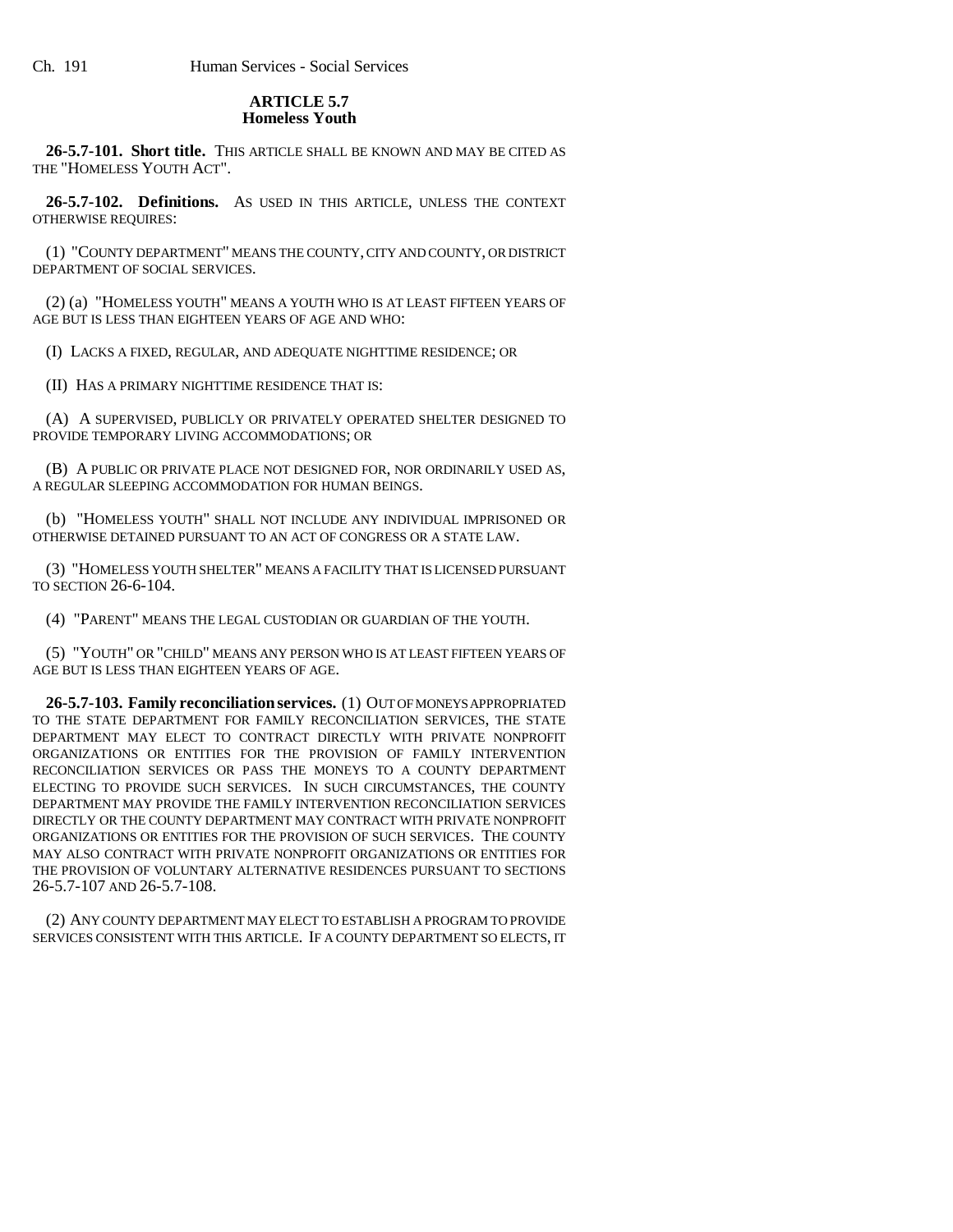SHALL NOTIFY THE STATE DEPARTMENT OF SUCH ACTION, AND ANY HOMELESS YOUTH OR ANY MEMBER OF A FAMILY THAT IS IN CONFLICT OR IS EXPERIENCING PROBLEMS WITH A HOMELESS YOUTH MAY REQUEST FAMILY RECONCILIATION SERVICES FROM THE COUNTY DEPARTMENT. SUCH SERVICES MAY BE PROVIDED TO ALLEVIATE PERSONAL OR FAMILY SITUATIONS THAT PRESENT A SERIOUS AND IMMINENT THREAT TO THE HEALTH, SAFETY, OR WELFARE OF THE YOUTH OR FAMILY AND TO MAINTAIN INTACT FAMILIES WHEREVER POSSIBLE. SERVICES SHALL BE PROVIDED AT THE DISCRETION OF THE COUNTY DEPARTMENT, WITHIN THE COUNTY DEPARTMENT'S AVAILABLE RESOURCES.

(3) FAMILY RECONCILIATION SERVICES THAT MAY BE ESTABLISHED SHALL BE DESIGNED TO DEVELOP SKILLS AND SUPPORT WITHIN FAMILIES TO RESOLVE PROBLEMS RELATED TO HOMELESS YOUTH OR FAMILY CONFLICTS AND MAY INCLUDE, BUT ARE NOT LIMITED TO, REFERRAL SERVICES FOR SUICIDE PREVENTION, FAMILY PRESERVATION SERVICES, PSYCHIATRIC OR OTHER MEDICAL CARE, OR PSYCHOLOGICAL, WELFARE, LEGAL, EDUCATIONAL, MEDIATION, OR OTHER SOCIAL SERVICES SUCH AS TEMPORARY SHELTER OR INDEPENDENT LIVING, AS APPROPRIATE TO THE NEEDS OF THE YOUTH AND THE FAMILY. COUNTY DEPARTMENTS THAT ELECT TO PROVIDE FAMILY EDUCATIONAL RECONCILIATION SERVICES SHALL WORK IN COOPERATION WITH SCHOOL DISTRICT BOARDS OF EDUCATION PROVIDING EDUCATIONAL SERVICES TO HOMELESS CHILDREN IN ORDER TO JOINTLY DEVELOP EDUCATIONAL PROGRAMS FOR HOMELESS YOUTH CONSISTENT WITH SECTION 22-33-103.5, C.R.S.

**26-5.7-104. Taking youth into custody - transporting to residence or child care facility or homeless youth shelter.** (1) A LAW ENFORCEMENT OFFICER MAY TAKE A YOUTH INTO TEMPORARY CUSTODY WITHOUT AN ORDER OF THE COURT UNDER THE FOLLOWING CIRCUMSTANCES:

(a) IF A LAW ENFORCEMENT AGENCY HAS BEEN CONTACTED BY THE YOUTH'S PARENT AND INFORMED THAT THE YOUTH IS ABSENT FROM PARENTAL CUSTODY WITHOUT CONSENT; OR

(b) IF AN OFFICER HAS REASONABLE CAUSE TO BELIEVE, CONSIDERING THE YOUTH'S AGE, THE YOUTH'S LOCATION, AND THE TIME OF DAY, THAT THE YOUTH IS IN CIRCUMSTANCES THAT CONSTITUTE A DANGER TO THE YOUTH'S SAFETY.

(2) LAW ENFORCEMENT CUSTODY PURSUANT TO THIS SECTION SHALL NOT EXTEND BEYOND THE AMOUNT OF TIME REASONABLY NECESSARY TO TRANSPORT THE YOUTH TO A DESTINATION AUTHORIZED PURSUANT TO SUBSECTION (4) OF THIS SECTION.

(3) NOTHING IN THIS SECTION SHALL AFFECT THE AUTHORITY OF A LAW ENFORCEMENT OFFICER TO TAKE A YOUTH INTO CUSTODY AND FOLLOW THE PROCEDURES ESTABLISHED PURSUANT TO ARTICLE 2 OR 3 OF TITLE 19, C.R.S.

(4) A LAW ENFORCEMENT OFFICER TAKING A YOUTH INTO CUSTODY PURSUANT TO THIS SECTION SHALL INFORM THE YOUTH OF THE REASON FOR SUCH CUSTODY AND SHALL COMPLY WITH EITHER OF THE FOLLOWING:

(a) THE OFFICER SHALL TRANSPORT THE YOUTH TO THE HOME OF THE YOUTH'S PARENT. THE OFFICER RELEASING THE YOUTH INTO THE CUSTODY OF THE YOUTH'S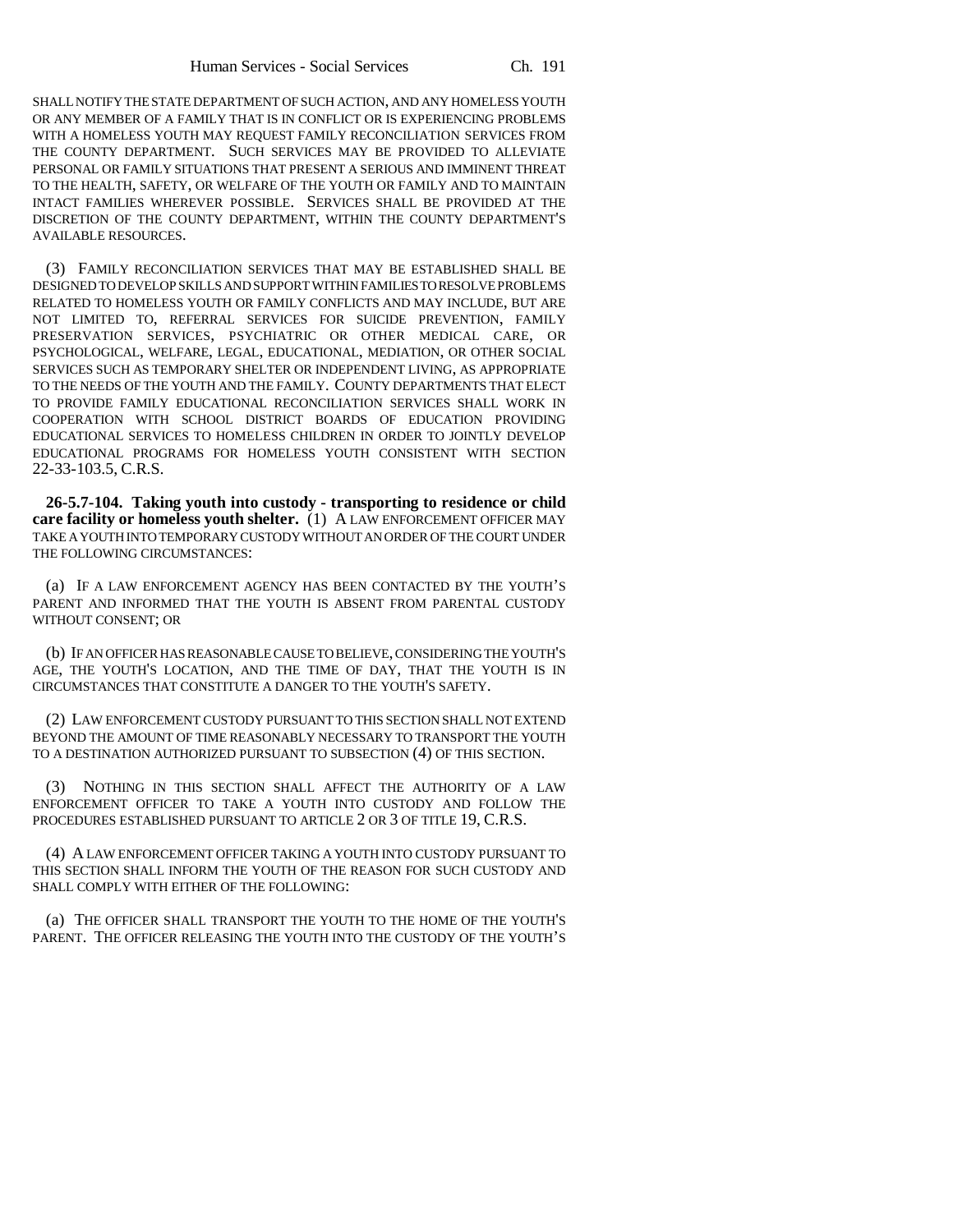PARENT SHALL INFORM THE PARENT OF THE REASON FOR TAKING THE YOUTH INTO CUSTODY AND SHALL INFORM THE YOUTH AND THE PARENT OF THE NATURE AND LOCATION OF ANY FAMILY RECONCILIATION SERVICES AVAILABLE IN THEIR COMMUNITY.

(b) THE OFFICER SHALL TAKE THE YOUTH TO A LICENSED CHILD CARE FACILITY OR TO A LICENSED HOMELESS YOUTH SHELTER IF:

(I) THE YOUTH EVINCES FEAR OR DISTRESS AT THE PROSPECT OF BEING RETURNED TO THE HOME OF THE YOUTH'S PARENT;

(II) IT IS NOT PRACTICAL TO TRANSPORT THE YOUTH TO THE HOME OF THE YOUTH'S PARENT; OR

(III) THERE IS NO PARENT AVAILABLE TO ACCEPT CUSTODY OF THE YOUTH.

**26-5.7-105. Child care facilities - homeless youth shelters - authority - duties.** (1) LICENSED CHILD CARE FACILITIES AND LICENSED HOMELESS YOUTH SHELTERS MAY PROVIDE BOTH CRISIS INTERVENTION SERVICES AND ALTERNATIVE RESIDENTIAL SERVICES TO HOMELESS YOUTH.

(2) ANY YOUTH ADMITTED TO A LICENSED CHILD CARE FACILITY OR LICENSED HOMELESS YOUTH SHELTER PURSUANT TO THIS ARTICLE AND WHO IS NOT RETURNED TO THE HOME OF THE YOUTH'S PARENT OR IS NOT PLACED IN A VOLUNTARY ALTERNATIVE RESIDENTIAL PLACEMENT PURSUANT TO SECTION 26-5.7-107 SHALL RESIDE AT A FACILITY OR SHELTER DESCRIBED IN SUBSECTION (1) OF THIS SECTION FOR A PERIOD NOT TO EXCEED TWO WEEKS FROM THE TIME OF INTAKE EXCEPT AS OTHERWISE PROVIDED IN THIS ARTICLE. A LICENSED CHILD CARE FACILITY OR LICENSED HOMELESS YOUTH SHELTER SHALL MAKE A CONCERTED EFFORT TO ACHIEVE A RECONCILIATION OF THE FAMILY. IF A RECONCILIATION AND VOLUNTARY RETURN OF THE YOUTH HAVE NOT BEEN ACHIEVED WITHIN FORTY-EIGHT HOURS, EXCLUDING SATURDAYS, SUNDAYS, AND LEGAL HOLIDAYS, FROM THE TIME OF INTAKE AND THE FACILITY DOES NOT CONSIDER IT LIKELY THAT RECONCILIATION WILL BE ACHIEVED WITHIN THE TWO-WEEK PERIOD, THEN THE DIRECTOR OF THE FACILITY OR SHELTER, OR OTHER PERSON IN CHARGE, SHALL PROVIDE THE YOUTH AND THE YOUTH'S PARENT WITH A STATEMENT IDENTIFYING:

(a) THE AVAILABILITY OF COUNSELING SERVICES;

(b) THE AVAILABILITY OF LONGER TERM RESIDENTIAL ARRANGEMENTS; AND

(c) THE POSSIBILITY OF REFERRAL TO THE COUNTY DEPARTMENT.

(3) THE STATE DEPARTMENT SHALL DEVELOP A WRITTEN STATEMENT OF THE RIGHTS AND COUNSELING SERVICES SET FORTH IN SUBSECTION (2) OF THIS SECTION AND SHALL DISTRIBUTE THE STATEMENT TO EACH LAW ENFORCEMENT AGENCY, LICENSED CHILD CARE FACILITY, AND LICENSED HOMELESS YOUTH SHELTER. EACH LAW ENFORCEMENT OFFICER TAKING A YOUTH INTO CUSTODY PURSUANT TO THIS ARTICLE SHALL PROVIDE THE YOUTH AND THE YOUTH'S PARENT WITH A COPY OF THE STATEMENT. EACH LICENSED CHILD CARE FACILITY AND LICENSED HOMELESS YOUTH SHELTER SHALL PROVIDE EACH RESIDENT YOUTH AND THE YOUTH'S PARENT WITH A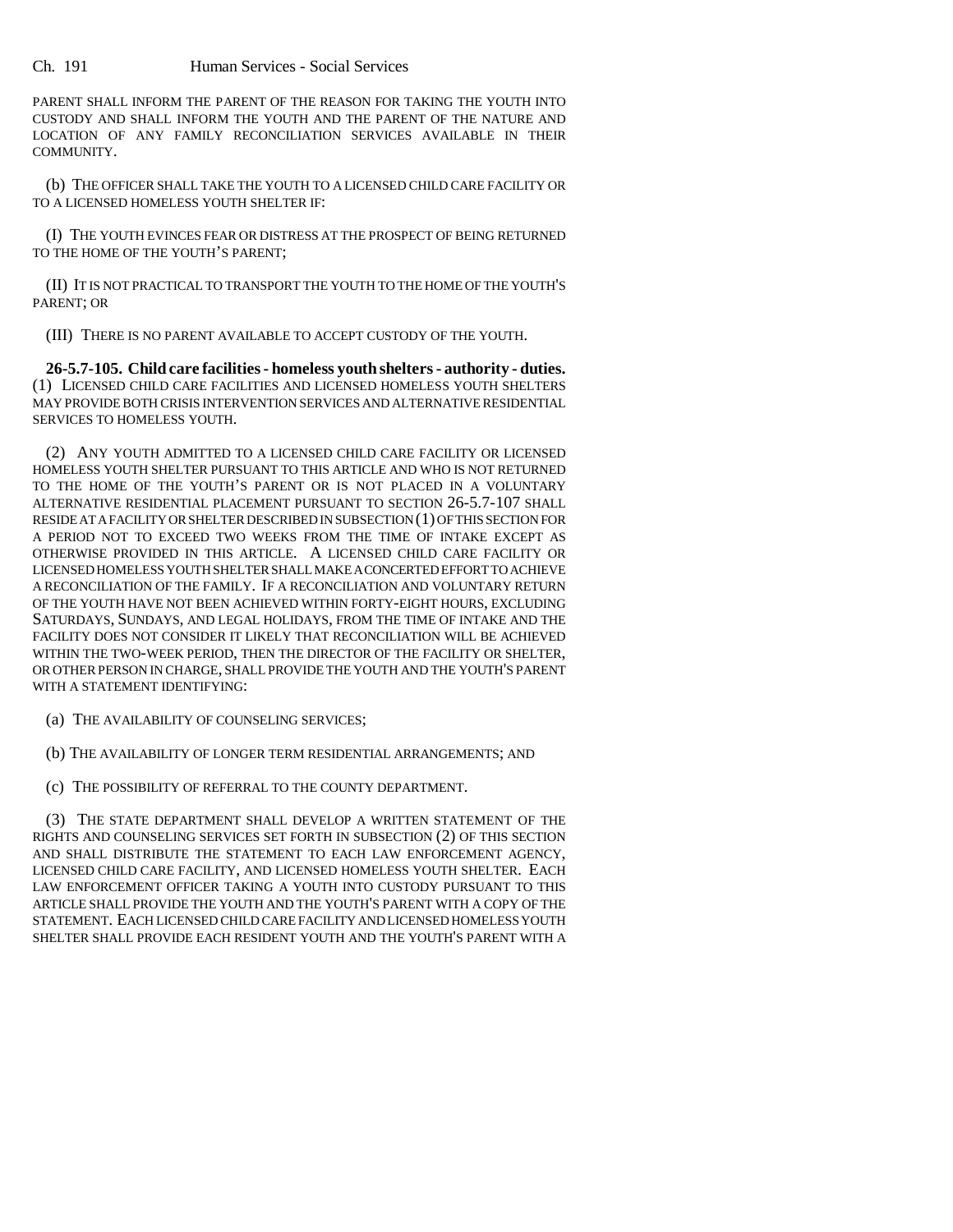COPY OF THE STATEMENT.

**26-5.7-106. Notification.** (1) ANY PERSON WHO PROVIDES SHELTER TO A YOUTH WITHOUT THE CONSENT OF THE YOUTH'S PARENT AND AFTER SAID PERSON KNOWS THAT THE YOUTH IS AWAY FROM THE HOME OF THE YOUTH'S PARENT WITHOUT PERMISSION SHALL NOTIFY THE YOUTH'S PARENT OR A LAW ENFORCEMENT OFFICER THAT THE YOUTH IS BEING SHELTERED WITHIN TWENTY-FOUR HOURS AFTER SHELTER HAS BEEN PROVIDED AND AFTER ACQUIRING KNOWLEDGE THAT THE YOUTH IS AWAY FROM THE HOME OF THE YOUTH'S PARENT WITHOUT PERMISSION.

(2) UPON ADMISSION OF A YOUTH TO A LICENSED CHILD CARE FACILITY OR LICENSED HOMELESS YOUTH SHELTER PURSUANT TO THIS ARTICLE, THE FACILITY OR SHELTER SHALL:

(a) IMMEDIATELY NOTIFY THE YOUTH'S PARENT OF THE YOUTH'S WHEREABOUTS, PHYSICAL AND EMOTIONAL CONDITION, AND THE CIRCUMSTANCES SURROUNDING THE YOUTH'S PLACEMENT;

(b) NOTIFY THE YOUTH'S PARENT THAT IT IS THE PARAMOUNT CONCERN OF THE FACILITY OR SHELTER TO ACHIEVE A RECONCILIATION BETWEEN THE PARENT AND THE YOUTH, TO REUNIFY THE FAMILY, AND TO INFORM THE PARENT ABOUT THE ALTERNATIVES THAT ARE AVAILABLE;

(c) ARRANGE TRANSPORTATION FOR THE YOUTH TO THE RESIDENCE OF THE YOUTH'S PARENT WHEN THE YOUTH AND THE PARENT AGREE THAT THE YOUTH SHALL RETURN TO THE HOME OF THE YOUTH'S PARENT. THE PARENT SHALL REIMBURSE THE PARTY WHO PAID FOR THE TRANSPORTATION COSTS TO THE EXTENT OF THE PARENT'S ABILITY.

(d) ARRANGE TRANSPORTATION FOR THE YOUTH TO AN ALTERNATIVE RESIDENTIAL PLACEMENT FACILITY WHEN THE YOUTH AND THE YOUTH'S PARENT AGREE TO SUCH PLACEMENT. THE PARENT SHALL REIMBURSE THE APPROPRIATE PERSON FOR TRANSPORTATION COSTS TO THE EXTENT OF THE PARENT'S ABILITY.

**26-5.7-107. Voluntary alternative residence - parental agreement.** (1) ANY AVAILABLE FAMILY RECONCILIATION SERVICES SHALL BE PROVIDED TO A YOUTH AND THE YOUTH'S FAMILY WHEN THE YOUTH VOLUNTARILY RESIDES ELSEWHERE THAN WITH THE YOUTH'S PARENT. A YOUTH AND THE YOUTH'S PARENT MAY ENTER INTO AN AGREEMENT FOR A VOLUNTARY ALTERNATIVE RESIDENCE OUT OF THE HOME. ANY AGREEMENT FOR VOLUNTARY ALTERNATIVE RESIDENCE SHALL BE IN WRITING SIGNED BY BOTH THE YOUTH AND THE YOUTH'S PARENT AND MAY INCLUDE, BUT IS NOT LIMITED TO, RESIDENCE WITH A RELATIVE OR OTHER RESPONSIBLE ADULT, IN A LICENSED CHILD CARE FACILITY, OR IN A LICENSED HOMELESS YOUTH SHELTER. VOLUNTARY ALTERNATIVE RESIDENCE MAY CONTINUE AS LONG AS THERE IS AGREEMENT BETWEEN THE YOUTH AND THE YOUTH'S PARENT.

(2) AGREEMENTS FOR VOLUNTARY ALTERNATIVE RESIDENCE PURSUANT TO SUBSECTION (1) OF THIS SECTION MAY INCLUDE ARRANGEMENTS FOR PAYMENT TO THE PARTY PROVIDING THE RESIDENCE FOR THE YOUTH OR OTHER RESPONSIBILITIES.

(3) A PERSON ASSUMING RESPONSIBILITY UNDER THE AGREEMENT FOR THE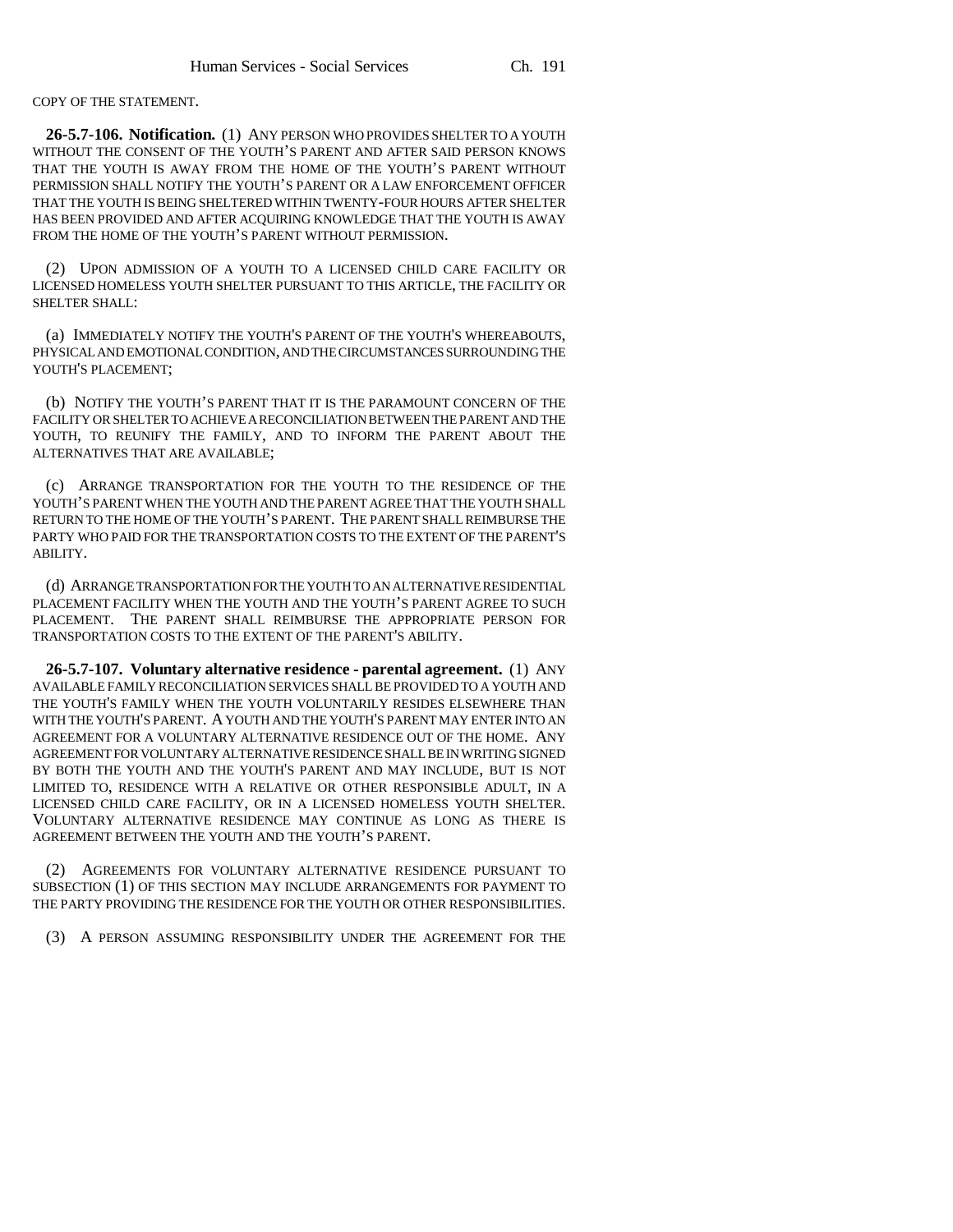PROVISION OF A RESIDENCE FOR THE YOUTH SHALL HAVE THE AUTHORITY TO:

(a) ENROLL THE YOUTH IN THE SCHOOL DISTRICT IN WHICH THE VOLUNTARY ALTERNATIVE RESIDENCE IS LOCATED; AND

(b) AUTHORIZE AND OBTAIN PREVENTIVE MEDICAL AND DENTAL CARE AND TREATMENT FOR THE YOUTH.

**26-5.7-108. Voluntary alternative residence - lack of parental agreement.** (1) IF THE YOUTH AND THE YOUTH'S PARENT CANNOT AGREE ON AN INITIAL VOLUNTARY ALTERNATIVE RESIDENCE WITHIN TWO WEEKS AFTER ADMISSION TO THE ALTERNATIVE OUT-OF-HOME RESIDENCE, A REFERRAL TO THE COUNTY DEPARTMENT MAY BE MADE.

(2) THE LICENSED CHILD CARE FACILITY OR THE LICENSED HOMELESS YOUTH SHELTER TO WHICH THE YOUTH HAS BEEN ADMITTED MAY ARRANGE FOR THE ESTABLISHMENT OF A SUPERVISED INDEPENDENT LIVING ARRANGEMENT OR MAY ARRANGE A VOLUNTARY RESIDENTIAL AGREEMENT BETWEEN THE YOUTH AND A RELATIVE OR OTHER RESPONSIBLE ADULT, A LICENSED CHILD CARE FACILITY, OR A LICENSED HOMELESS YOUTH SHELTER IF THE YOUTH HAS BEEN ADMITTED TO A LICENSED CHILD CARE FACILITY OR LICENSED HOMELESS YOUTH SHELTER AND:

(a) TWO WEEKS HAVE PASSED SINCE ADMISSION;

(b) THE YOUTH'S PARENT CANNOT BE FOUND AFTER DILIGENT EFFORT BY THE FACILITY OR SHELTER TO LOCATE SUCH PARENT, THE YOUTH'S PARENT HAS FAILED TO RESPOND TO A NOTICE SENT BY THE FACILITY OR SHELTER, OR THE YOUTH'S PARENT HAS RENOUNCED RESPONSIBILITY FOR THE YOUTH; AND

(c) THE YOUTH HAS NO SUITABLE PLACE TO LIVE OTHER THAN THE HOME OF THE YOUTH'S PARENT.

(3) A SUPERVISED INDEPENDENT LIVING ARRANGEMENT CAN ONLY BE ESTABLISHED PURSUANT TO SUBSECTION (2) OF THIS SECTION IF:

(a) THE YOUTH HAS NOT BEEN DEEMED TO BE DEPENDENT ON CONTROLLED SUBSTANCES OR ALCOHOL AND IS IN NEED OF TREATMENT;

(b) THE YOUTH IS NOT CURRENTLY DEMONSTRATING BEHAVIOR THAT POSES A DANGER TO THE YOUTH OR OTHERS;

(c) THE YOUTH IS NOT ENGAGING IN PERSISTENT HIGH-RISK BEHAVIOR THAT RENDERS THE YOUTH INAPPROPRIATE FOR AN INDEPENDENT LIVING ARRANGEMENT THROUGH A PLACEMENT ALTERNATIVE COMMISSION PLAN PURSUANT TO SECTION 19-1-116,C.R.S., OR FOSTER CARE PLACEMENT THROUGH THE COUNTY DEPARTMENT; AND

(d) THE YOUTH HAS AN ABILITY AND CAPACITY TO MANAGE HIS OR HER OWN AFFAIRS, DEMONSTRATES EMOTIONAL INDEPENDENCE, AND HAS THE OPPORTUNITY AND ABILITY TO ACHIEVE FINANCIAL INDEPENDENCE THROUGH LEGITIMATE ACTIVITIES AND LIFE SKILLS, INCLUDING THE FOLLOWING: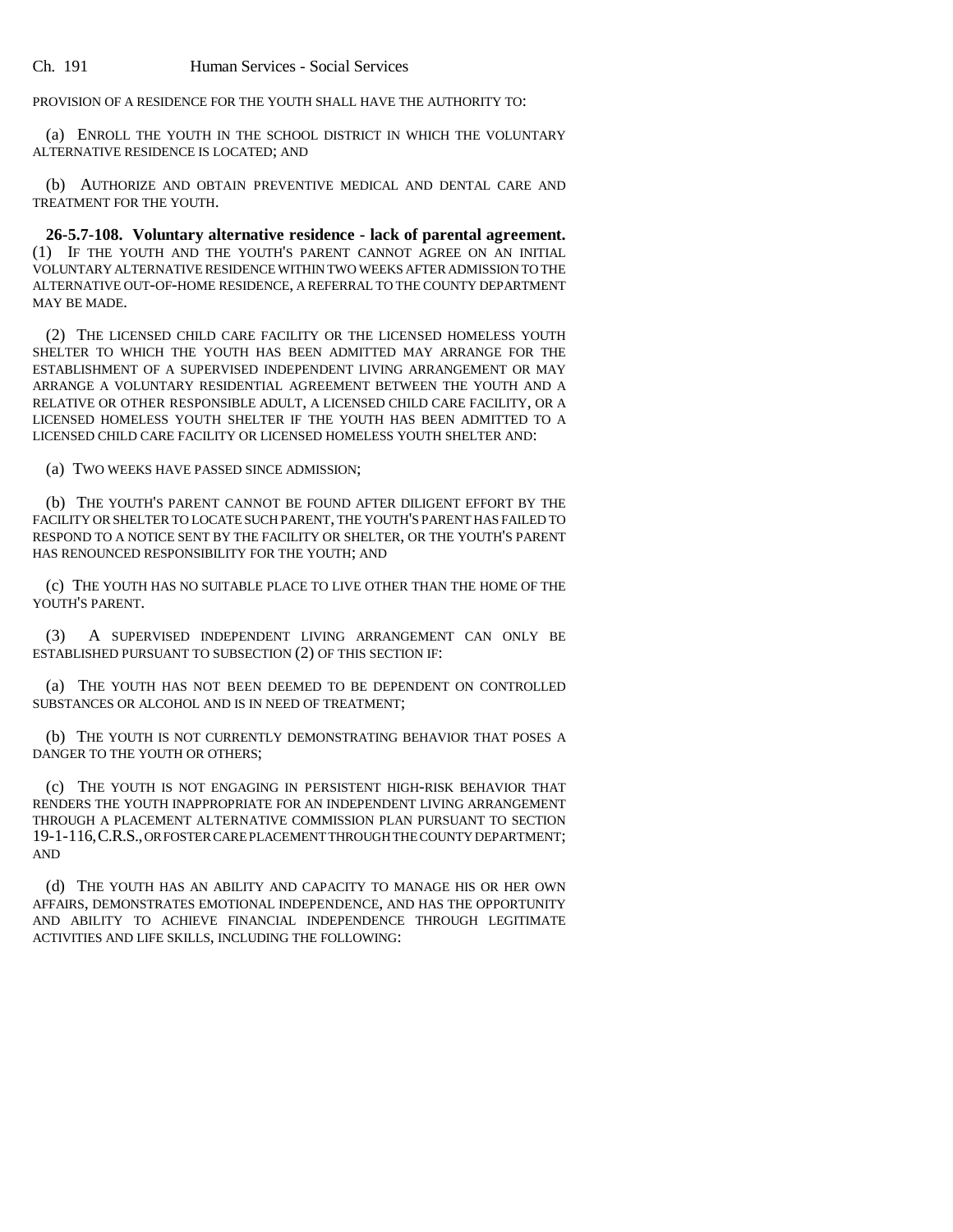(I) EDUCATIONAL ACCOMPLISHMENTS OR A PLAN FOR ACHIEVING EDUCATIONAL GOALS;

(II) A VOCATIONAL PLAN OR GOAL; AND

(III) AN OPPORTUNITY OR ABILITY TO ACHIEVE ADEQUATE HOUSING AND LIVING ARRANGEMENTS APART FROM THE YOUTH'S PARENT, GUARDIAN, OR CUSTODIAN.

(4) (a) FOR THE PURPOSES OF THIS ARTICLE, A VOLUNTARY RESIDENTIAL AGREEMENT SHALL NOT REQUIRE THE COUNTY DEPARTMENT TO ASSUME CUSTODY OF THE YOUTH OR TO EXERCISE ANY PARENTAL POWER OR CONTROL OVER THE YOUTH OR REQUIRE MEDICAID ASSISTANCE UNDER ARTICLE 4 OF THIS TITLE.

(b) A PERSON ASSUMING RESPONSIBILITY FOR THE YOUTH SHALL HAVE THE AUTHORITY TO:

(I) ENROLL THE YOUTH IN THE SCHOOL DISTRICT IN WHICH THE YOUTH RESIDES, PURSUANT TO THE VOLUNTARY RESIDENTIAL AGREEMENT; AND

(II) AUTHORIZE AND OBTAIN PREVENTIVE MEDICAL AND DENTAL CARE AND TREATMENT FOR THE YOUTH.

**26-5.7-109. No use of general fund moneys**. IT IS THE INTENT OF THE GENERAL ASSEMBLY THAT NO GENERAL FUND DOLLARS BE APPROPRIATED FOR THE PURPOSE OF IMPLEMENTING THE REQUIREMENTS OF THIS SECTION.

**SECTION 3.** 22-33-103.5, Colorado Revised Statutes, 1995 Repl. Vol., is amended to read:

**22-33-103.5. Attendance of homeless children.** (1) Nothing in this article shall be construed to prohibit a child from attending a public school without the payment of tuition solely because the child is homeless as defined in section 22-1-102.5.

(2) SCHOOL DISTRICT BOARDS OF EDUCATION PROVIDING EDUCATIONAL SERVICES TO HOMELESS CHILDREN SHALL WORK IN COOPERATION WITH ANY COUNTY, ALTERNATIVE OR CHARTER SCHOOL, CITY AND COUNTY, OR DISTRICT DEPARTMENT OF SOCIAL SERVICES IN THE DISTRICT IN WHICH A CHILD IS REGISTERED TO ATTEND SCHOOL IN ORDER TO JOINTLY DEVELOP AN EDUCATIONAL PROGRAM FOR SUCH CHILD IF THE CHILD IS RECEIVING FAMILY RECONCILIATION SERVICES PURSUANT TO ARTICLE 5.7 OF TITLE 26, C.R.S.

**SECTION 4.** 26-6-102, Colorado Revised Statutes, 1989 Repl. Vol., as amended, is amended BY THE ADDITION OF A NEW SUBSECTION to read:

**26-6-102. Definitions.** As used in this article, unless the context otherwise requires:

(5.1) "HOMELESS YOUTH SHELTER" MEANS A FACILITY THAT, IN ADDITION TO OTHER SERVICES IT MAY PROVIDE, PROVIDES SERVICES AND MASS TEMPORARY SHELTER FOR A PERIOD OF THREE DAYS OR MORE TO YOUTHS WHO ARE AT LEAST FIFTEEN YEARS OF AGE, OR OLDER, AND WHO OTHERWISE ARE HOMELESS YOUTH AS